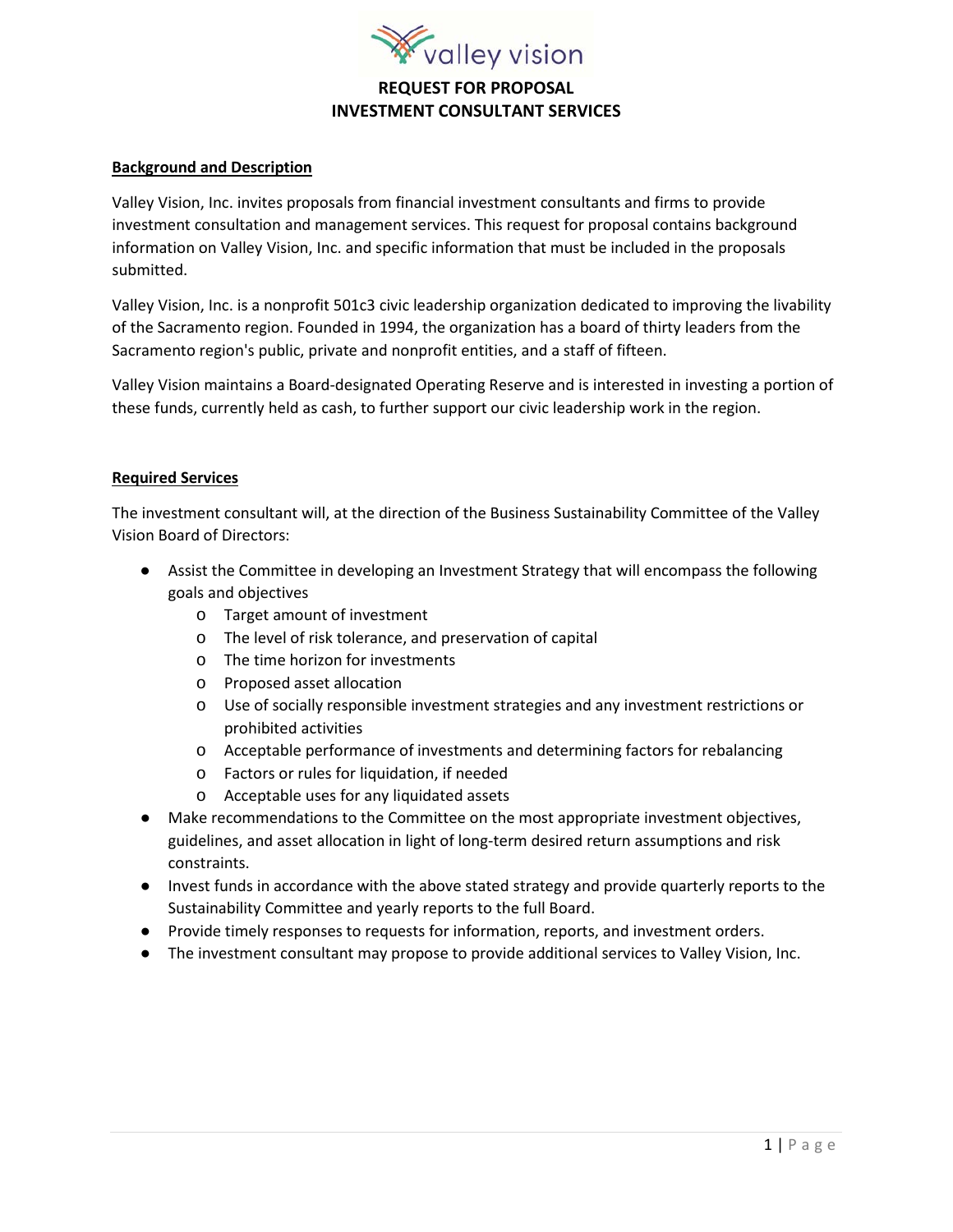

### **REQUEST FOR PROPOSAL INVESTMENT CONSULTANT SERVICES**

#### **Proposal Requirements**

The following items should be addressed in the proposal submitted.

- 1. General Information
	- a. Year formed/organized
	- b. Number of clients
	- c. Type of clientele
	- d. Number of staff
	- e. Number of clients per investment consultant
	- f. Assets under management
	- g. Overall financial strength of organization and/or parent company
	- h. Discussion of any past or present litigation or regulatory actions against the firm
	- i. Services to be provided and associated costs
	- j. Full list of consulting services offered by the organization
	- k. Primary contact for this relationship
- 2. Qualification of the firm and ability to provide investment management services
	- a. Qualifications of principals and professional staff, including those that would be directly responsible for this account
	- b. Number of years of experience in investment management
	- c. Discussion of investment philosophy
	- d. Discussion of customer service philosophy
	- e. Discussion of consulting philosophy and your role as investment consultant
- 3. Relevant experience with other similar nonprofit organizations
	- a. Include a list of nonprofit clients
	- b. Include three specific references that we may contact (those similar to Valley Vision in type and size of business are recommended).
- 4. Reporting, portfolio evaluation and review of accounts
	- a. Frequency of reporting to clients (monthly, quarterly)
	- b. Sample of reports
	- c. Frequency of portfolio evaluation
	- d. Compliance with reporting standards
	- e. Frequency of account review and willingness to meet with the Committee and staff to make recommendations and discuss performance
- 5. Insurance
	- a. Provide a listing of applicable insurance coverage maintained with relevant coverage limits
	- b. Provide a name of your primary insurance carrier and their rating from an independent rating agency
- 6. Research, investment decisions, and performance
	- a. Provide research methods and resources (external and internal)
	- b. Discussion of investment decision-making processes (committee, portfolio manager, external investment managers, etc.)
	- c. Describe how investment performance will be measured as well as the performance attribution analysis services you would provide